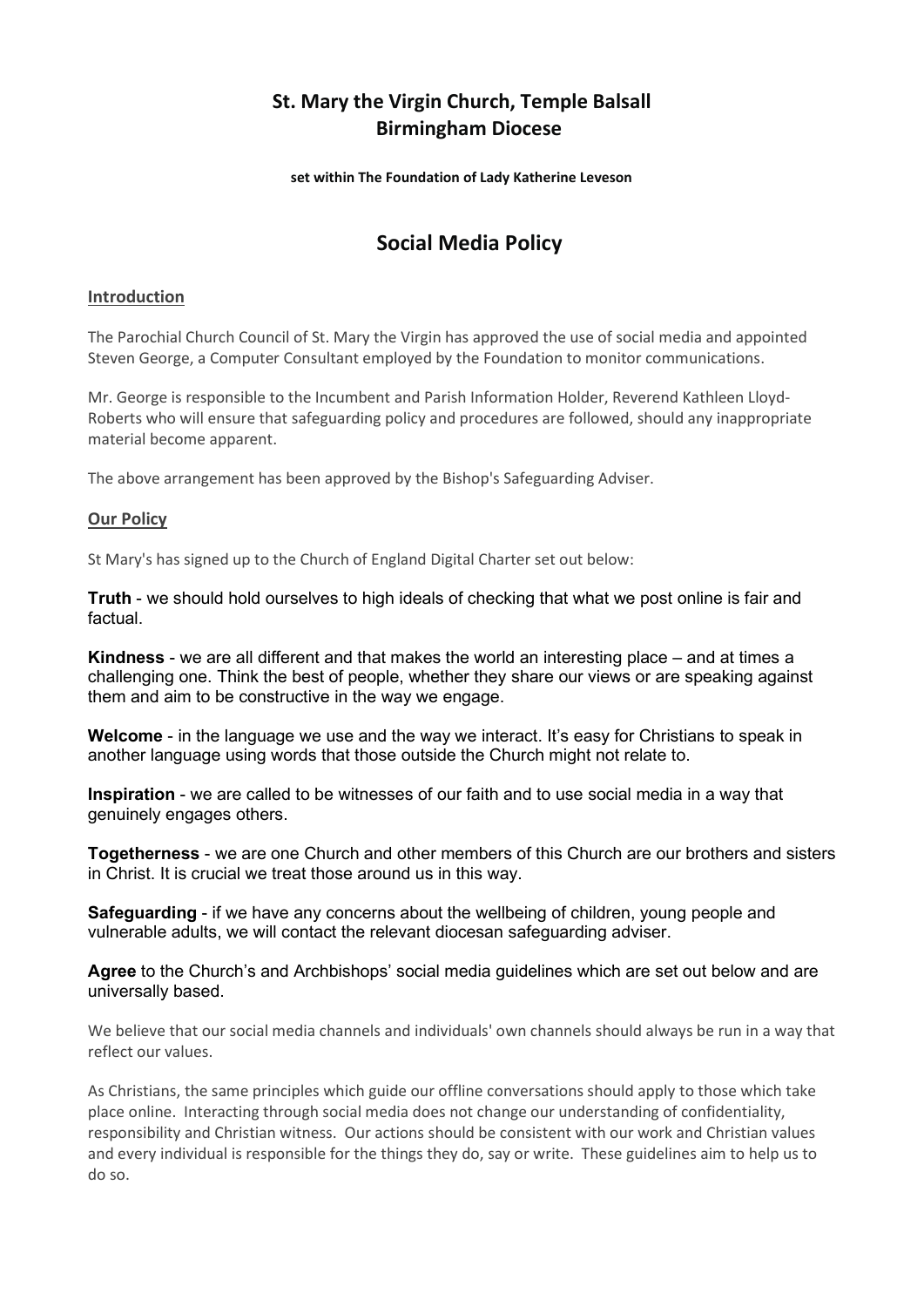- Be safe. The safety of children, young people and vulnerable adults must be maintained. If you have any concerns, ask the Parish Safeguarding Coordinator.
- Be respectful. Do not post or share content that is sexually explicit, inflammatory, hateful, abusive, threatening or otherwise disrespectful.
- Be kind. Treat others how you would wish to be treated and assume the best in people. If you have a criticism or critique to make, consider not just whether you would say it in person, but the tone you would use.
- Be honest. Don't mislead people about who you are.
- Take responsibility. You are accountable for the things you do, say and write. Text and images shared can be public and permanent, even with privacy settings in place. If you're not sure, don't post it.
- Be a good ambassador. Personal and professional life can easily become blurred online so think before you post.
- Disagree well. Some conversations can be places of robust disagreement and it's important we apply our values in the way we express them.
- Credit others. Acknowledge the work of others. Respect copyright and always credit where it is due. Be careful not to release sensitive or confidential information and always question the source of any content you are considering amplifying.
- Follow the rules. Abide by the terms and conditions of the various social media platforms themselves. If you see a comment that you believe breaks their policies, then please report it to the respective company.

Agree to the following additional guidelines when using social media with children, young people and vulnerable adults:

National Guidelines

Being Connected to Zoom Safely

Safer Environment and Activities

Church of England - Birmingham good practice guides

Video Calling Young People

Video Calling Children

Copies of the above documents are available from the Parish Safeguarding Coordinator.

### Conclusion

In order to comply with the Church of England Digital Charter and social media guidelines we will remove the content of inappropriate posts on our social media platforms such as Facebook, Twitter and Instagram including but not limited to:

Racism of any kind.